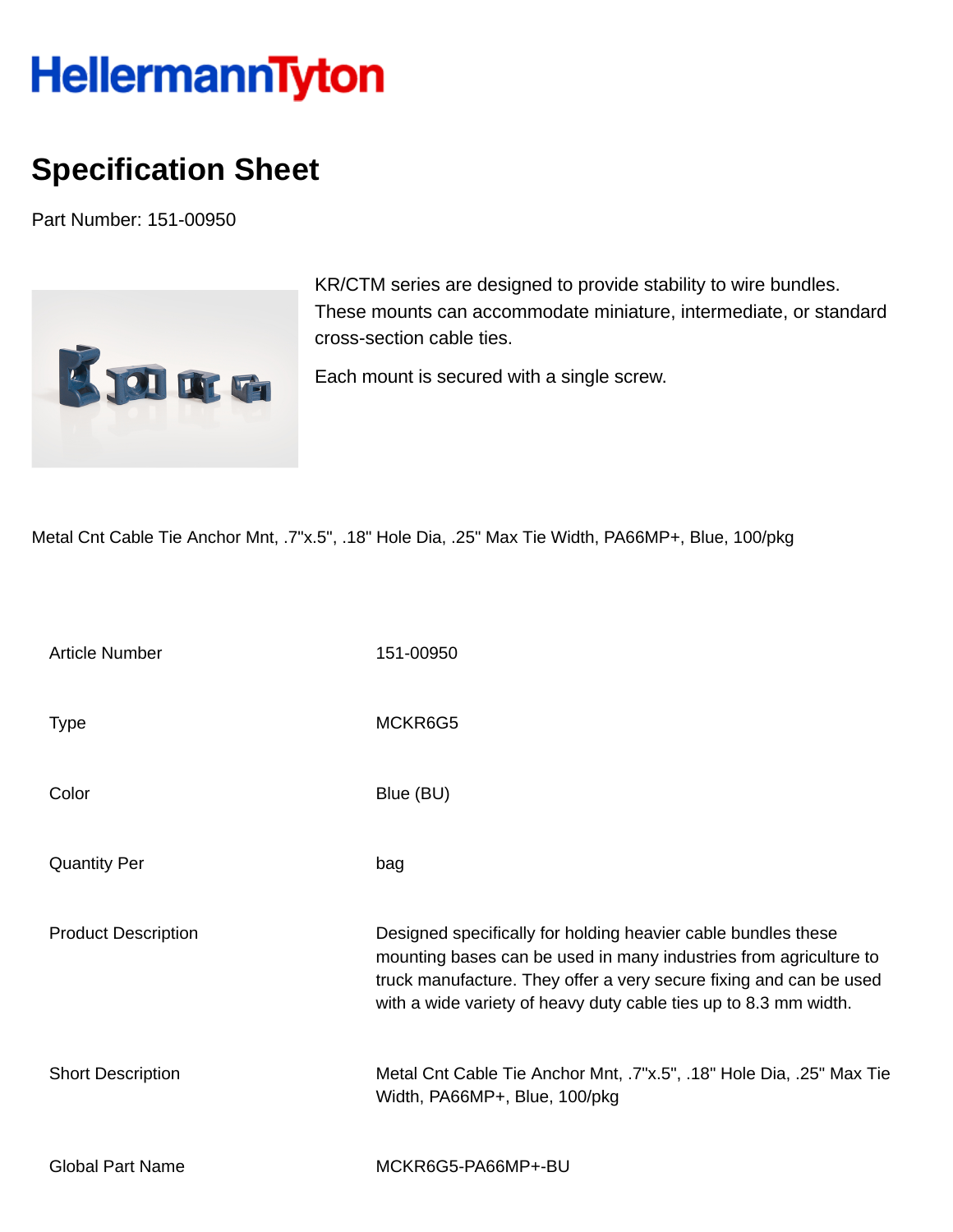| Length L (Imperial)                     | 0.70                            |
|-----------------------------------------|---------------------------------|
| Length L (Metric)                       | 17.8                            |
| <b>Fixation Method</b>                  | <b>Screw Mounting and Rivet</b> |
| Width W (Imperial)                      | 0.46                            |
| Width W (Metric)                        | 11.8                            |
| <b>Cable Ties</b>                       | <b>MCT18 - MCT50</b>            |
| Height H (Imperial)                     | 0.35                            |
| Height H (Metric)                       | 8.8                             |
| Cable Tie Width Max (Imperial)          | 0.25                            |
| Cable Tie Width Max (Metric)            | 6.4                             |
| Mounting Hole Diameter D (Imperial)     | 0.18                            |
| Mounting Hole Diameter D (Metric)       | 4.5 mm                          |
| Mounting Hole Diameter D Min (Imperial) | 0.18                            |
| Mounting Hole Diameter D Max (Imperial) | 0.18                            |
| Mounting Hole Diameter D Max (Metric)   | 4.5                             |